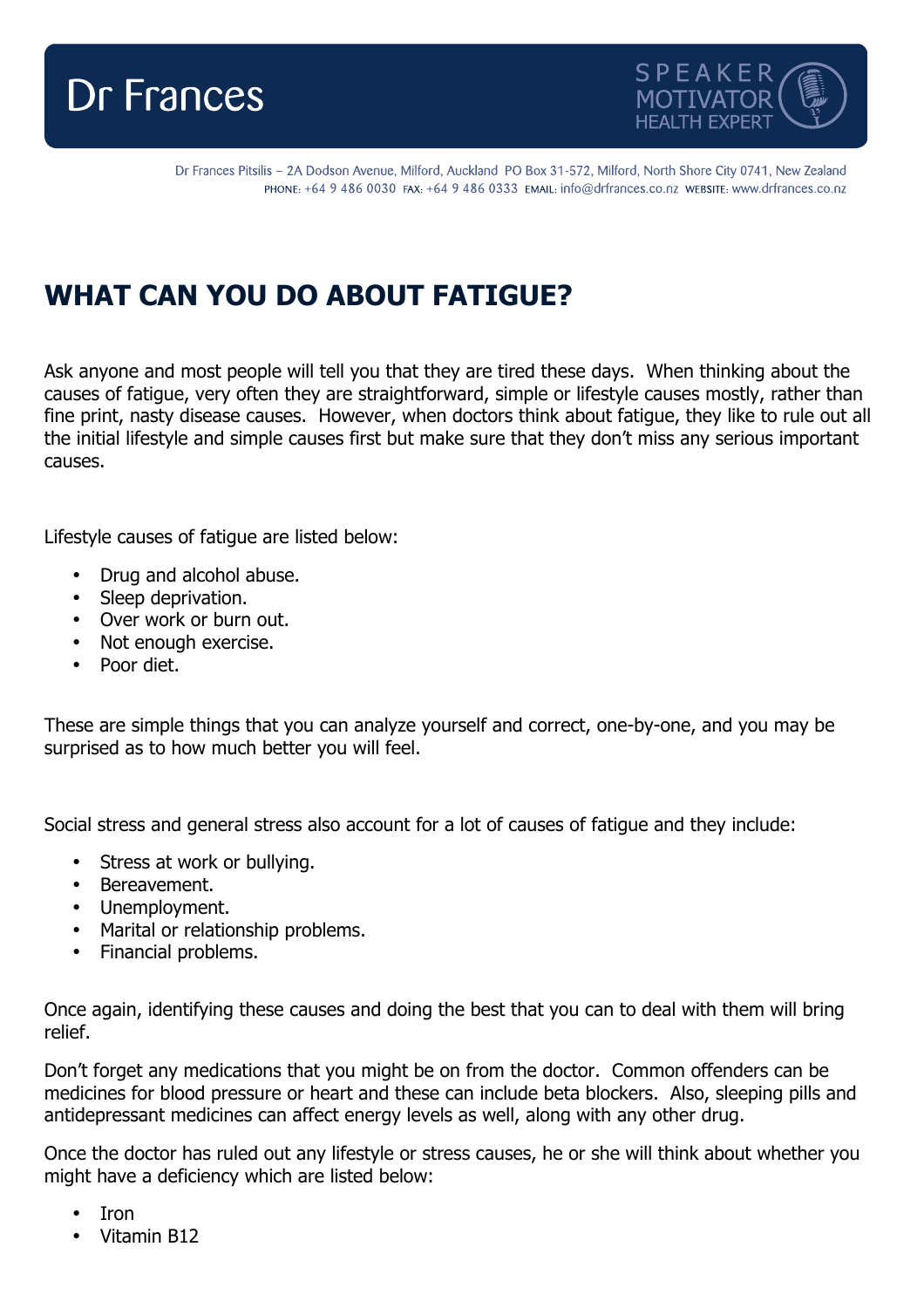- Slow thyroid
- Low vitamin D
- Magnesium.

The commonest deficiency amongst women is iron. Sometimes, although your result is within the normal range, you might feel better when your iron levels are still a bit higher so discuss this with your doctor.

Vitamin B12 testing is known to be unreliable, so if your vitamin B12 is near the low end, it is worth asking your doctor for an injection to see if it will help you.

Vitamin D is not routinely tested at present in New Zealand, but more and more doctors are understanding the value of doing this and the importance of this vitamin in interacting with 913 genes and preventing 17 cancers. You cannot tell whether someone has enough vitamin D by looking at them because even if they have a suntan, they may not be able to make it in their body if they are deficient, on drugs, or obese – so testing is the best way to check.

The thyroid blood tests can be unreliable too, so if you are convinced that you have a slow thyroid, try filling in an online thyroid questionnaire and take that to your family doctor with a request to have a trial of thyroid replacement. People more likely to have an underactive thyroid are women as they age, especially after menopause.

Most doctors don't consider magnesium deficiency as a cause of fatigue but if you have leg cramp, ringing in the ears or twitching eye, you can try taking some magnesium yourself to see if that will help.

Food intolerances can be a surprising cause of fatigue and because some foods cause a reaction up to 48hrs after they have been eaten, it can be very difficult to find out which foods are the offenders. I would suggest if you are suspicious about this, you could look at gluten, dairy and salicylates.

Chemical poisoning is not commonly thought of as a cause of fatigue. You should be suspicious for mercury poisoning if you have been involved with hospitals, thermometers, nursing or medical profession, or the dental profession. You should be concerned about lead poisoning if you have lived in a highly polluted city overseas or have been involved in renovating old houses. You should be concerned about pesticide poisoning if you have been in a farming community or have used pesticides yourself.

Disease can cause fatigue and there are a huge number of diseases that the doctor will consider if the initial medical screen does not turn anything up. These diseases can include the following:

- Infection, e.g. flu, virus, hepatitis.
- Heart failure, heart disease.
- Kidney failure, diabetes.
- Hormone imbalance, e.g. underactive thyroid, Addison's disease.
- Neurological diseases, e.g. Parkinson's disease, multiple sclerosis.
- Cancer.
- Autoimmune diseases, e.g. rheumatoid arthritis, lupus.

Of course there are the unknown causes of fatigue which are listed below: